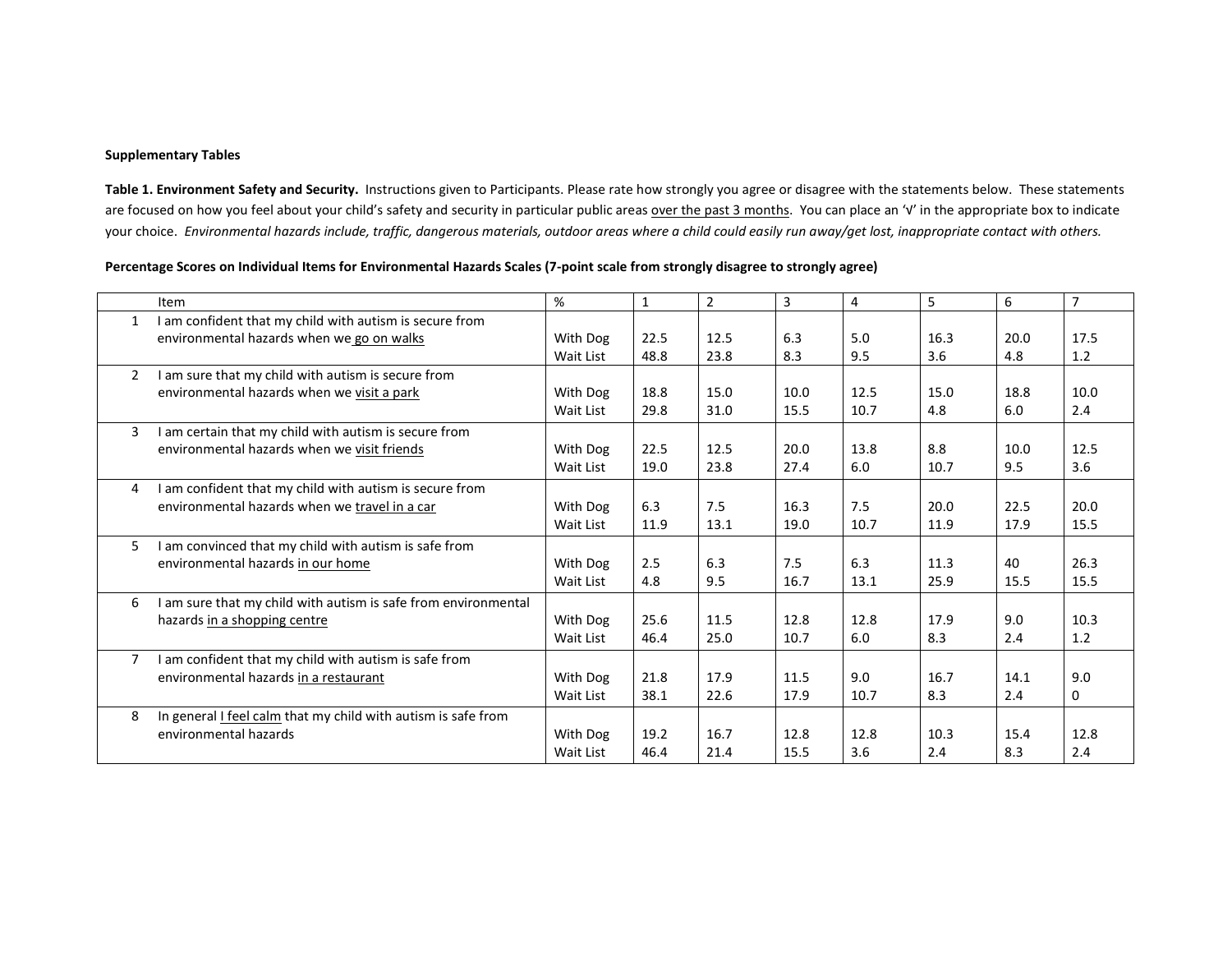**Table 2. Public Perception.** Instructions given to Participants. These statements are focused on how you rate the public's perception of your child over the past 3 months. Please note: To 'make allowances' means that people react responsibly and respectfully towards you and your child when you are out in public.

| Item                                                              | %         |      |      |      | 4    |      | 6    |      |
|-------------------------------------------------------------------|-----------|------|------|------|------|------|------|------|
| I feel confident that people make allowances for my child with    |           |      |      |      |      |      |      |      |
| autism when we are in a shopping area                             | With Dog  | 10.3 | 14.1 | 16.7 | 17.9 | 10.3 | 15.4 | 15.4 |
|                                                                   | Wait List | 26.5 | 28.9 | 18.1 | 15.7 | 8.4  | 2.4  | 0    |
| am sure that people make allowances for my child with autism      |           |      |      |      |      |      |      |      |
| when we are in a restaurant                                       | With Dog  | 12.8 | 19.2 | 17.9 | 17.9 | 5.1  | 14.1 | 12.8 |
|                                                                   | Wait List | 38.1 | 29.8 | 10.7 | 11.9 | 6.0  | 3.6  | 0    |
| I am certain that people make allowances for my child with<br>3   |           |      |      |      |      |      |      |      |
| autism when we are in a park                                      | With Dog  | 17.9 | 9.0  | 20.5 | 17.9 | 12.8 | 11.5 | 10.3 |
|                                                                   | Wait List | 20.2 | 21.4 | 26.2 | 10.7 | 11.9 | 6.0  | 3.6  |
| am sure that people make allowances for my child with autism<br>4 |           |      |      |      |      |      |      |      |
| when we are out walking                                           | With Dog  | 10.0 | 11.3 | 13.8 | 17.5 | 15.0 | 17.5 | 15.0 |
|                                                                   | Wait List | 19.3 | 28.9 | 14.5 | 19.3 | 8.4  | 8.4  | 1.2  |

**Percentage Scores on Individual Items for Public Perception Scales (7-point scale from strongly disagree to strongly agree)**